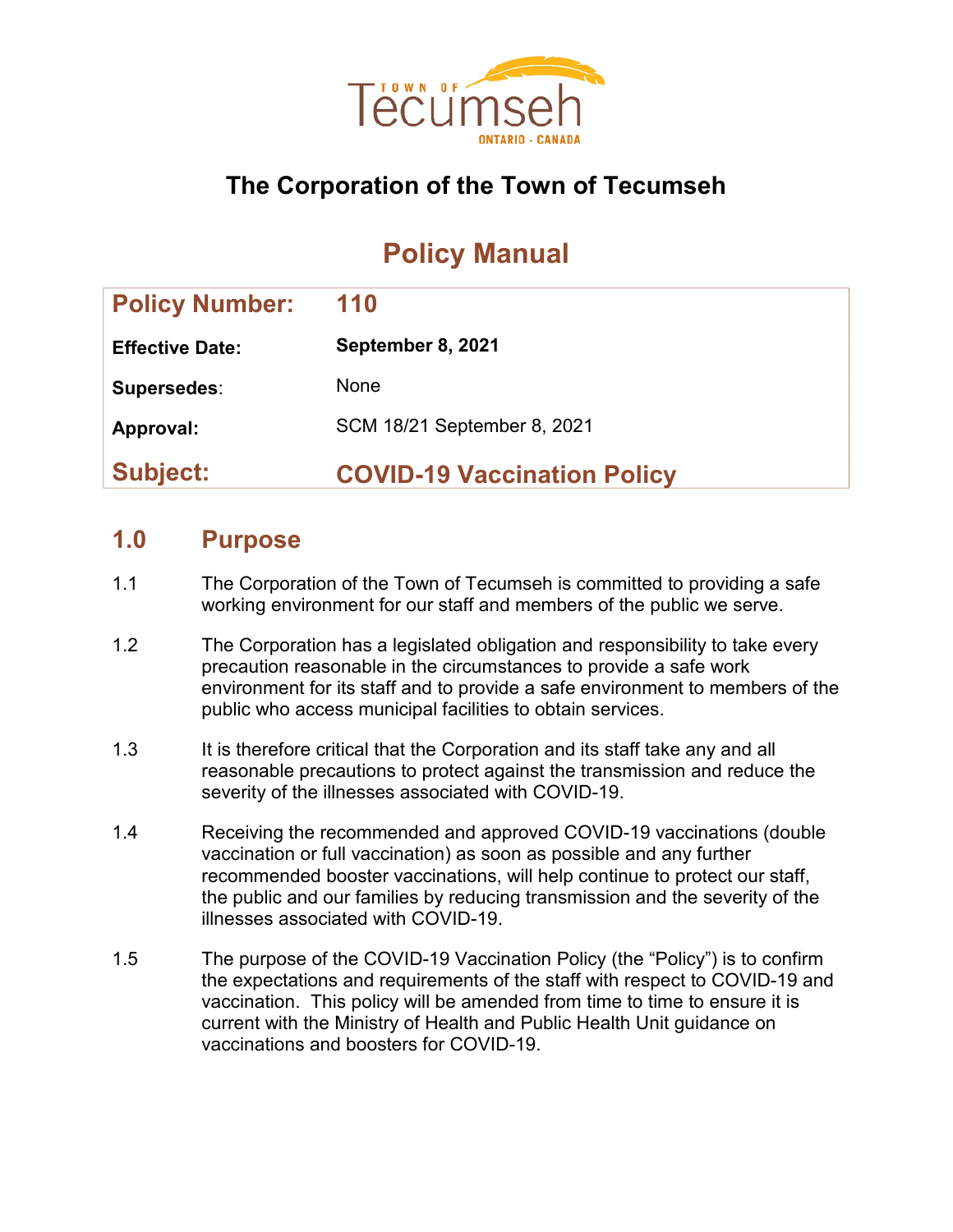### **2.0 Scope**

- 2.1 This Policy applies to all Corporation employees, contractors, students, volunteers, elected and appointed members of Town Council and Councilappointed Boards and Committees and any other individuals employed, contracted or engaged to provide service in any capacity to the Corporation.
- 2.2 For the purposes of this Policy, all of those referenced in the foregoing Section 2.1 shall be referred to collectively as the "Staff".
- 2.3 This Policy does not apply to customers or clients who utilize the services of the Corporation or its tenants.
- 2.4 This Policy applies equally to all departments, including the Tecumseh Fire & Rescue Service which may have additional requirements imposed by law and with which the Corporation must be compliant. Specific direction or guidance documents may be developed and posted for this department. Affected staff must familiarize themselves with any department specific direction or guidance.

### **3.0 Definitions**

**CAO:** the Chief Administrative Officer of the Corporation or his or her delegate.

**Corporation:** The Corporation of the Town of Tecumseh

**Council:** the Council of the Corporation

**COVID-19:** the infectious disease caused by a newly discovered coronavirus known as SARS-CoV-2 virus.

**COVID-19 Vaccine:** a vaccine used to prevent COVID-19 disease caused by the SARS-CoV-2 virus.

**COVID-19 Assessment Centre:** a facility, designated by the Province of Ontario, capable of providing COVID-19 testing to members of the public.

**Education Program:** an educational session approved by the Covered Organization (hospitals, local health unit and EMS) about the benefits of COVID-19 vaccination prior to declining vaccination for any reason other than a medical reason.

**Employees:** means an employee of the Corporation, including but not limited to those who are employed pursuant to a contract, casual and seasonal,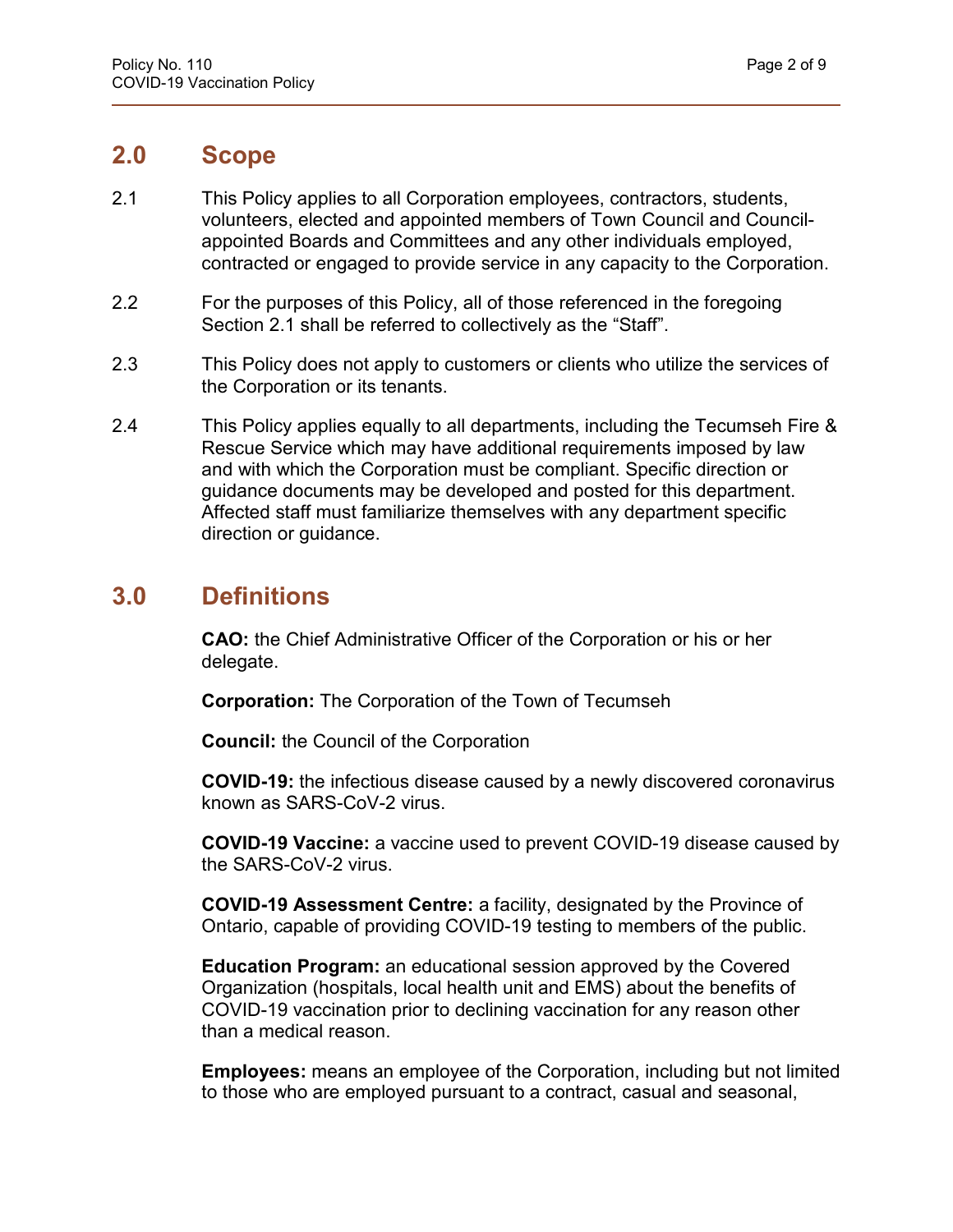part-time employees; co-op students and volunteers and "Employed" shall have a corresponding meaning.

**Municipal Facility**: includes the following municipal facilities:

- Town Hall 917 Lesperance Road
- Public Works & Water Building 1189 Lacasse Boulevard
- Parks Building 300 Manning Road
- Tecumseh Arena 12021 McNorton Road
- Fire Station No 1 985 Lesperance Road
- Fire Station No 2 5585 Walker Road

**Rapid Antigen Test:** means an antigen test which detects protein fragments specific to the Coronavirus.

**Unvaccinated:** (of a person) not inoculated with a vaccine to provide immunity against a disease.

**Vaccinated or fully vaccinated**: to be fully treated with a vaccine approved for use in Canada or by the World Health Organization to produce immunity against COVID-19 or such meaning as provided by the Ontario Ministry of Health, and "Vaccination" shall have a corresponding meaning

**Vaccination Due Date:** the 5th day of November, 2021.

**Workplace:** means any municipal facility, land, premises, location or thing at, upon, in or near which the Employee works, but does not include an Employee's home.

### **4.0 Mandatory Vaccination Policy**

- 4.1 The Corporation is committed to ensuring a safe return of all staff to the workplace. In so doing, it will require all staff to be fully vaccinated against COVID-19, as recommended by the Ministry of Health and Ontario's Chief Medical Officer of Health (CMOH). Full vaccination will be required of all staff in accordance with this policy, regardless of how often they are currently attending at the workplace, or how much time they spend there.
- 4.2 All employees will be asked to declare their vaccination status by selecting one of the five categories listed below.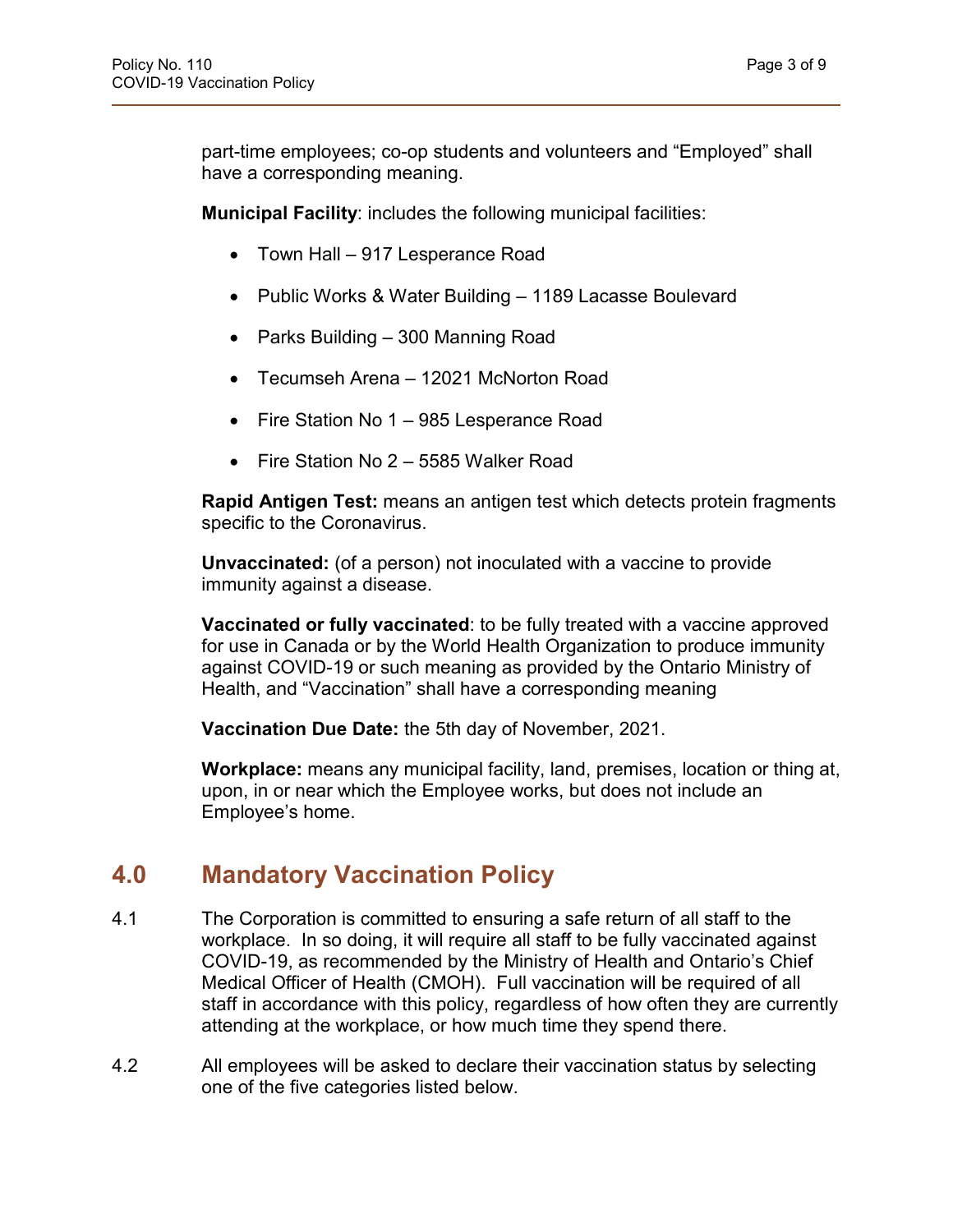Declaration of status, change of status and proof of vaccination can be submitted to the confidential email [hr@tecumseh.ca.](mailto:hr@tecumseh.ca) Your personal documentation on vaccination can be retrieved from the Ministry of Health.

Employees who do not complete their declaration by 4:30 p.m. on September 15, 2021 will not be permitted to attend work on September 16, 2021.

| Category                                                                                                                                                | <b>Requirements</b>                                                                                                                                                                                                                                                                                                                                                                                                                                                                                                                                                                                                                                                                                       |
|---------------------------------------------------------------------------------------------------------------------------------------------------------|-----------------------------------------------------------------------------------------------------------------------------------------------------------------------------------------------------------------------------------------------------------------------------------------------------------------------------------------------------------------------------------------------------------------------------------------------------------------------------------------------------------------------------------------------------------------------------------------------------------------------------------------------------------------------------------------------------------|
| They are fully vaccinated as<br>1.<br>defined by the Ministry of Health.                                                                                | Written proof of full vaccination from<br>$\bullet$<br>the Ministry of Health to be provided<br>at time of declaration no later than<br>4:30 p.m. on September 15, 2021.                                                                                                                                                                                                                                                                                                                                                                                                                                                                                                                                  |
| They have or will receive their first<br>2.<br>dose no later than September 10,<br>2021 and will be fully vaccinated<br>no later than November 5, 2021. | Written proof of first dose of<br>$\bullet$<br>vaccination from the Ministry of Health<br>to be provided at time of declaration<br>and by or on September 10, 2021.<br>Completion of regular COVID Rapid<br>$\bullet$<br>Antigen Testing twice per week until<br>full vaccination is reached.<br>Written proof of full vaccination from<br>the Ministry of Health to be provided<br>by November 5, 2021                                                                                                                                                                                                                                                                                                   |
| They are unable to be vaccinated for<br>3.<br>medical reasons.                                                                                          | After completion of declaration,<br>$\bullet$<br>written proof of the medical reason, to<br>be provided by either a physician or<br>nurse practitioner, that sets out the<br>details below, by September 15, 2021<br>to hr@tecumseh.ca.<br>1. That the staff member cannot be<br>vaccinated against COVID-19 and;<br>2. The effective time period for the<br>medical restriction and date by<br>which the restriction will be<br>removed.<br><b>Completion of the Educational</b><br>Program required.<br><b>Completion of COVID Rapid Antigen</b><br>Testing twice per week.<br>If the medical reason is time-limited,<br>within thirty (30) days of expiry, proof<br>of vaccination must be provided or |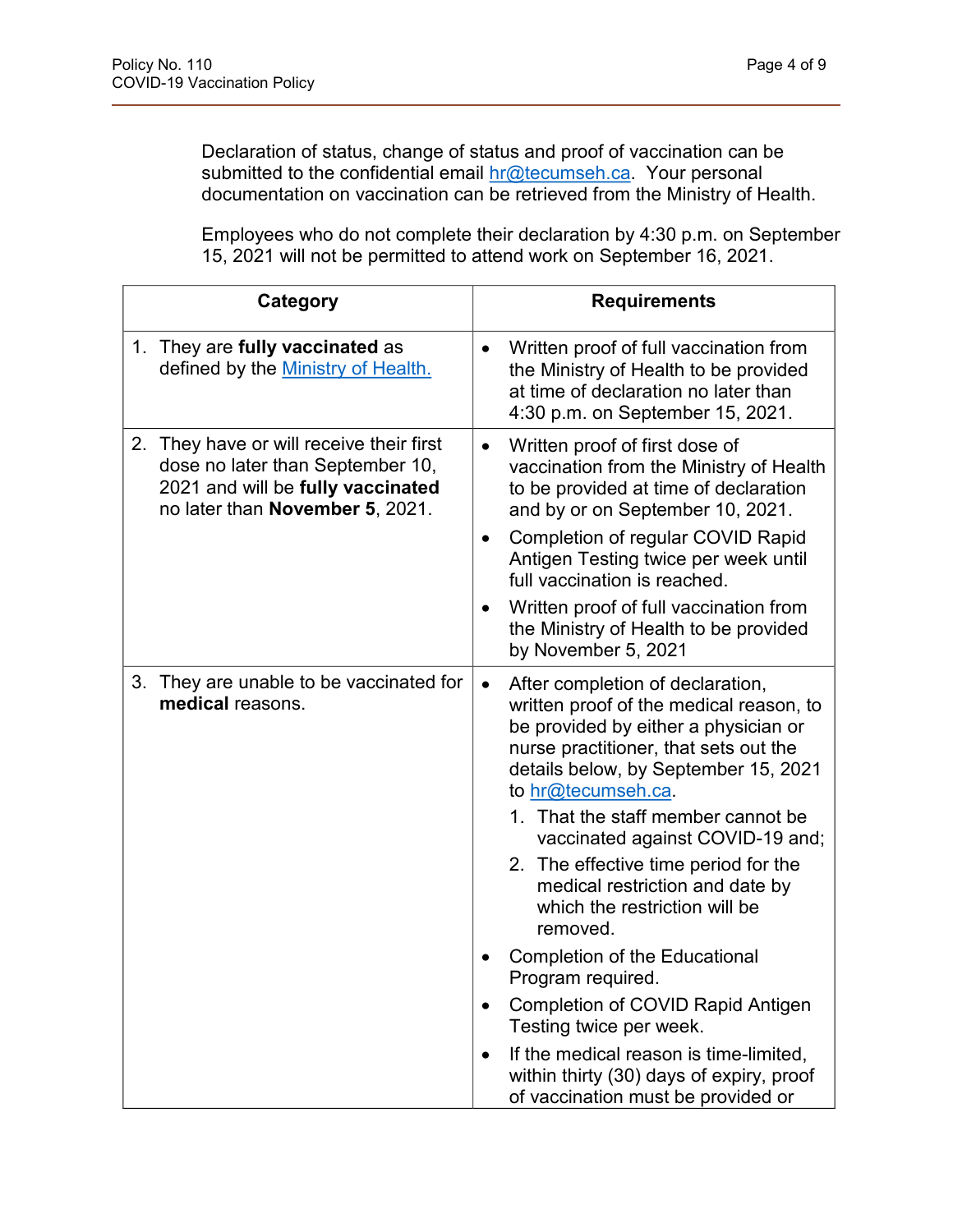| Category                                                                                                                                           | <b>Requirements</b>                                                                                                                                                                                                                                                     |  |  |
|----------------------------------------------------------------------------------------------------------------------------------------------------|-------------------------------------------------------------------------------------------------------------------------------------------------------------------------------------------------------------------------------------------------------------------------|--|--|
|                                                                                                                                                    | further proof of medical reason is<br>required. If an extension or proof of<br>vaccination is not received, the staff<br>member will be considered<br>unvaccinated in accordance with<br>Option 5.                                                                      |  |  |
| 4. They are requesting<br>accommodation under the Ontario<br>Human Rights Code (OHRC) for a<br>legitimate and demonstrable<br>religious exemption. | After completion of the declaration, a<br>$\bullet$<br>written request must be provided to<br>hr@tecumseh.ca no later than<br>September 15, 2021 with their<br>legitimate and demonstrable religious<br>objection.<br><b>Completion of the Educational</b><br>$\bullet$ |  |  |
|                                                                                                                                                    | Program required.                                                                                                                                                                                                                                                       |  |  |
|                                                                                                                                                    | <b>Completion of COVID Rapid Antigen</b><br>$\bullet$<br>Testing twice per week.                                                                                                                                                                                        |  |  |
| They elect not to be vaccinated,<br>5.<br>and are without a medical reason or                                                                      | <b>Completion of the Educational</b><br>$\bullet$<br>Program required.                                                                                                                                                                                                  |  |  |
| OHRC accommodation and<br>understand they will be off work<br>without pay effective September 16,<br>2021.                                         | The staff member is off without pay<br>$\bullet$<br>and subject to potential discipline up<br>to/including dismissal until full<br>vaccination is reached, consistent<br>with timelines in Option 2.                                                                    |  |  |
|                                                                                                                                                    | A change of vaccination status may<br>$\bullet$<br>be submitted using hr@tecumseh.ca.                                                                                                                                                                                   |  |  |

#### **4.3 Educational Program**

All employees that select Options 3, 4 or 5 above will be required to complete an educational program approved by the Corporation, which will be consistent with the Ministry of Health recommendations. Attestation to the completion is required. This program may be completed during working hours.

This educational program will include the following: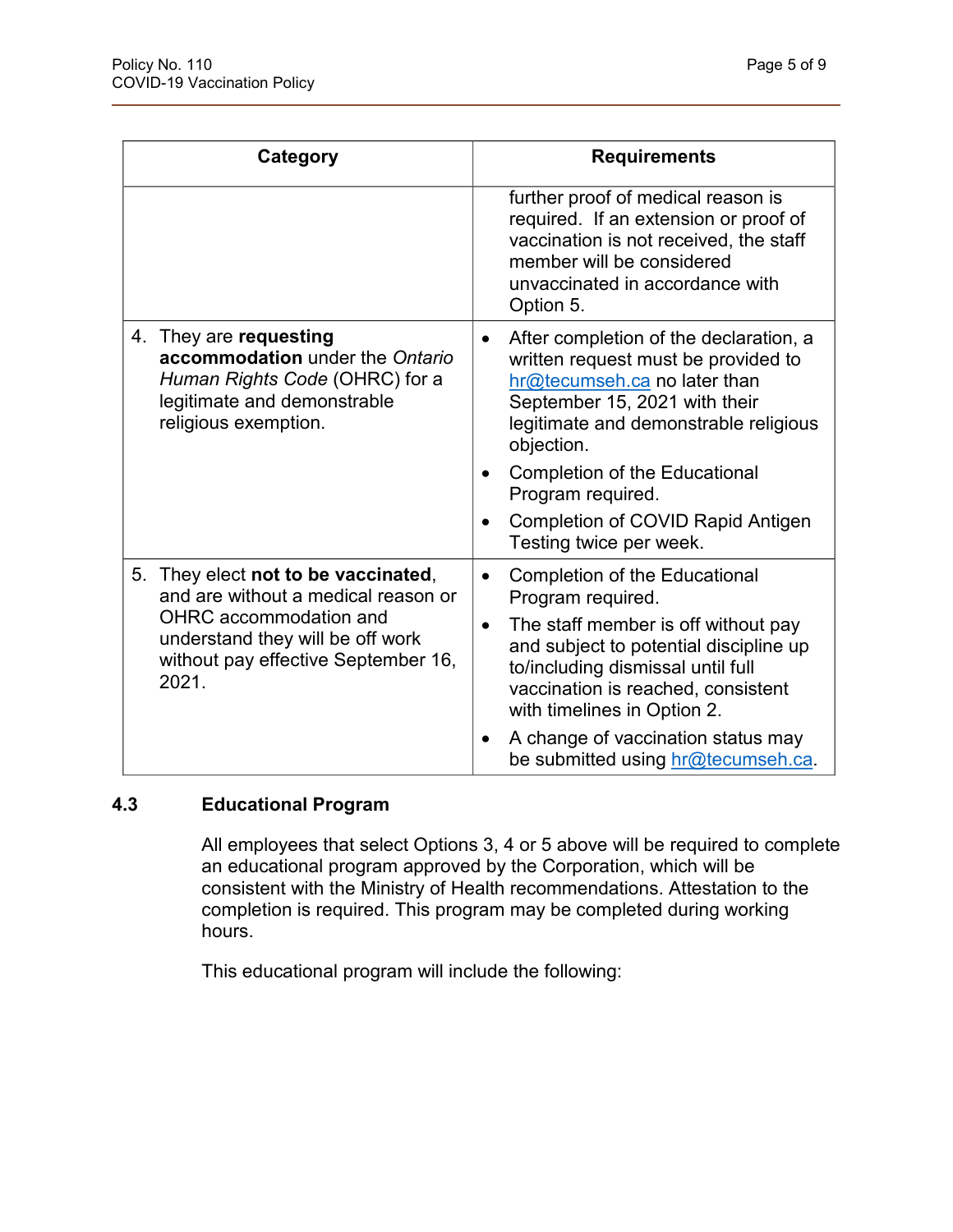| How COVID-19 vaccines work                      | Vaccine safety related to the development of<br>the COVID-19 vaccines |  |
|-------------------------------------------------|-----------------------------------------------------------------------|--|
| The benefits of vaccination against<br>COVID-19 | Risks of not being vaccinated against<br>COVID-19                     |  |
| Possible side effects of COVID-19 vaccination   |                                                                       |  |

#### **4.4 Testing**

After completion of the educational program, employees that select Options 3 or 4 will be required to participate in the COVID-19 Testing Program below and must at a minimum:

- Conduct twice weekly Rapid Antigen Testing and demonstrate a negative result. There must be a minimum of three days between testing.
- Provide verification of the above negative test result. Results can be provided to [hr@tecumseh.ca.](mailto:hr@tecumseh.ca)

Employees that still elect Option 5, will be considered non-compliant in accordance with Section 4.10 of the Policy.

#### **4.5 Obtaining a Rapid Antigen Test**

Employees will be required to obtain testing at their cost outside of working hours at credible testing locations, which can be found at [this site.](https://covid-19.ontario.ca/assessment-centre-locations)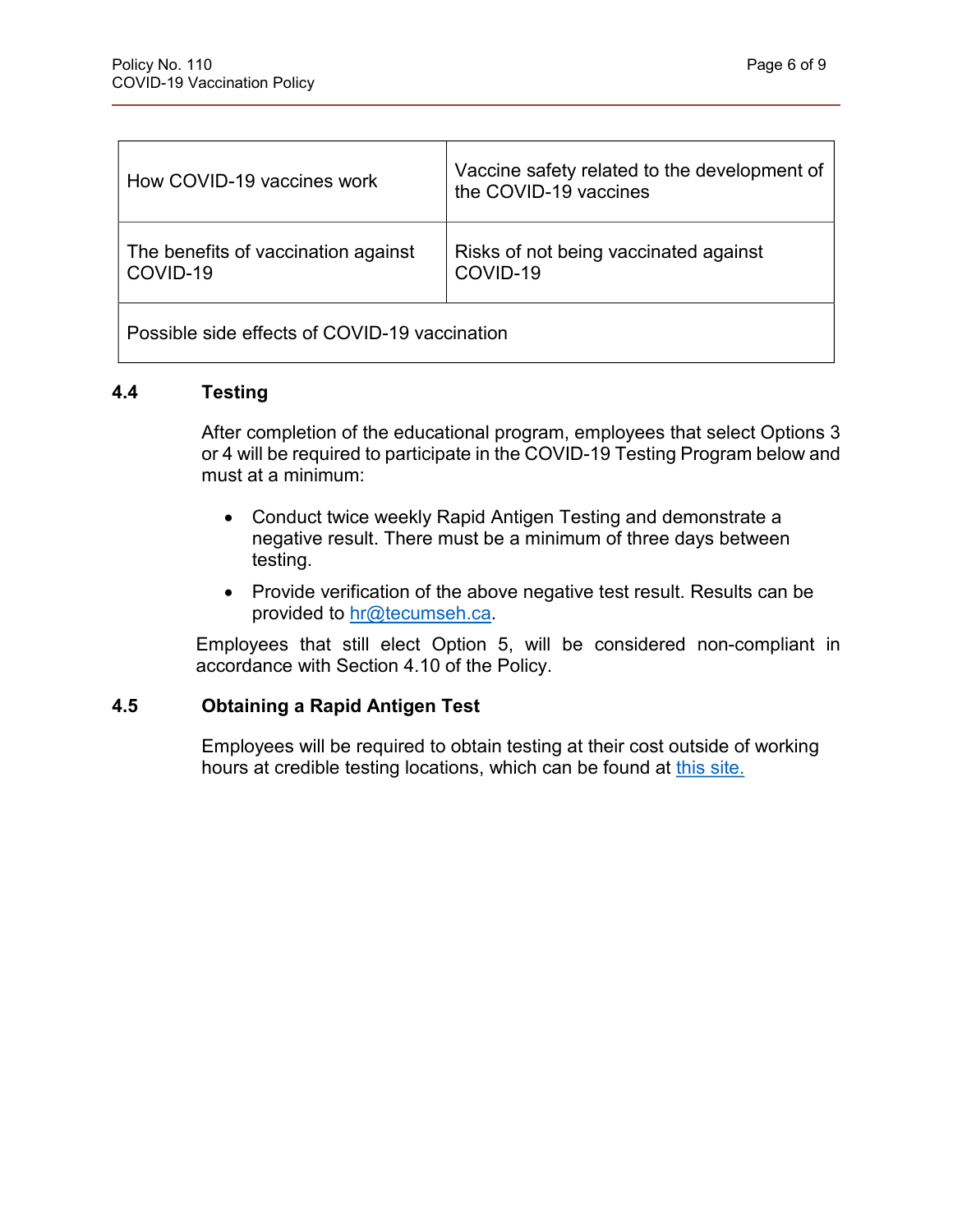#### **4.6 Testing Results**

| Asymptomatic                      | These antigen tests are meant for regular testing of asymptomatic staff<br>only and to identify those who may be infectious and at risk of infecting<br>others before coming on-site. The tests are also not to be used by<br>anyone with symptoms or who has a known exposure to someone with<br>COVID-19.                                                                                                                                                                                                                                                                                                                                              |
|-----------------------------------|----------------------------------------------------------------------------------------------------------------------------------------------------------------------------------------------------------------------------------------------------------------------------------------------------------------------------------------------------------------------------------------------------------------------------------------------------------------------------------------------------------------------------------------------------------------------------------------------------------------------------------------------------------|
| <b>Symptomatic</b>                | Symptomatic and exposed individuals must follow current COVID-19<br><b>WECHU</b> guidelines.                                                                                                                                                                                                                                                                                                                                                                                                                                                                                                                                                             |
| <b>Positive</b><br><b>Results</b> | Staff who test positive must immediately contact their health<br>practitioner and proceed to arrange a confirmatory diagnostic test at<br>an approved Public Health assessment center. In addition, they must<br>advise their assigned department supervisor and will need to self-<br>isolate at home pending the result of the confirmatory test. All positive<br>Rapid Antigen Tests results will be relayed to Windsor-Essex County<br>Health Unit (WECHU). Staff who have a positive test will not be<br>allowed to physically report to the workplace as per current guidelines<br>and must follow the direction of WECHU in regards to isolation. |

#### **4.7 Change in Status**

Any individual who initially selected option 3, 4 or 5 and later becomes fully vaccinated will be able to update their vaccination by reporting to [hr@tecumseh.ca.](mailto:hr@tecumseh.ca)

#### **4.8 Members of Council, Council-Appointed Committees, Contractors, and others attending Corporation facilities and workplaces**

Members of Council, Council-appointed Committees, Contractors and any other individuals to whom this Policy applies, who choose not to be fully vaccinated will not be allowed to physically access Corporation facilities and workplaces.

All of the above, including employees of Contractors, must ensure that they are fully vaccinated or meet the testing requirements set out herein prior to accessing Corporation facilities and workplaces. Individuals not compliant with this requirement will not be allowed to access Corporation facilities and workplaces.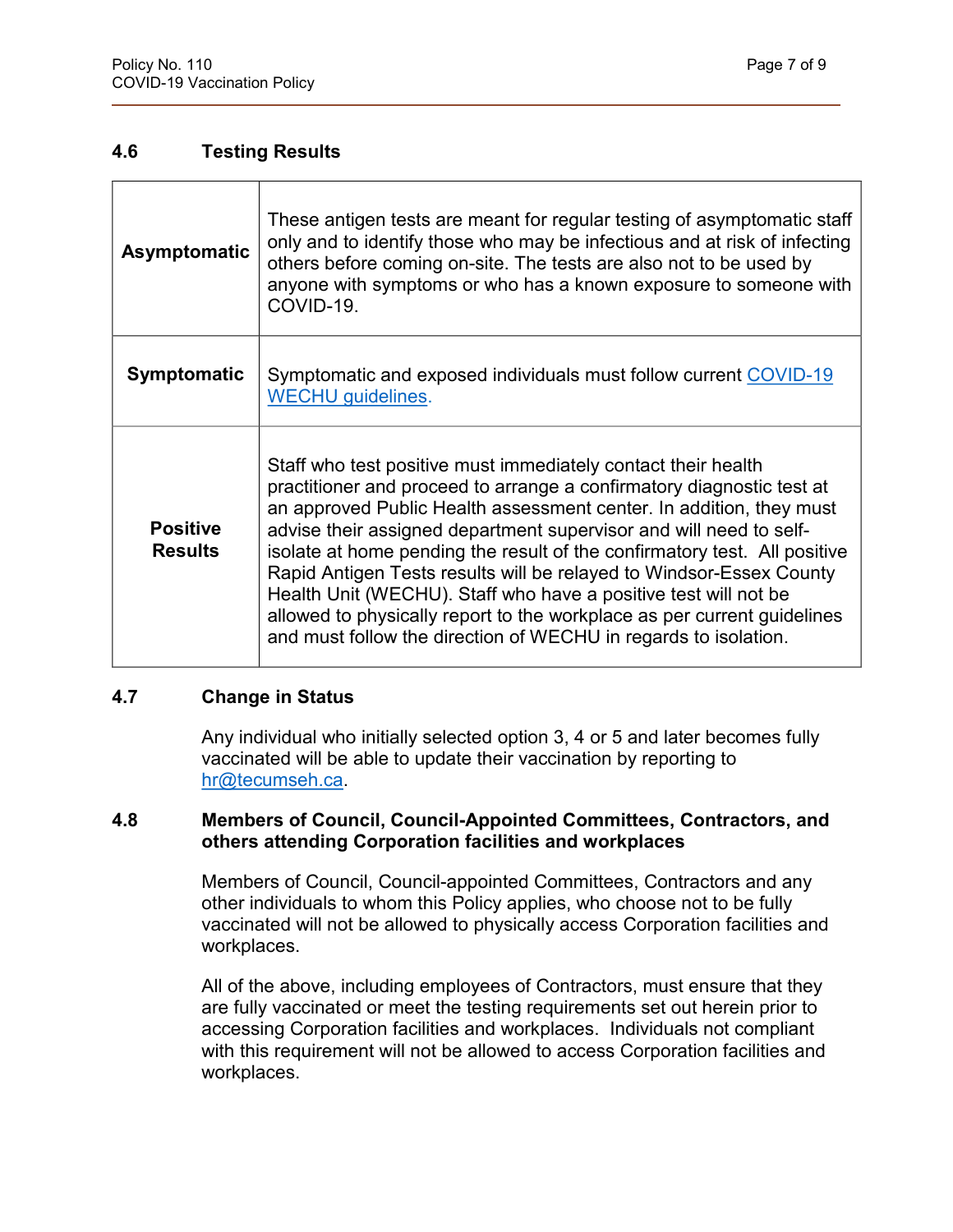#### **4.9 Accommodations**

Staff who can establish that they are restricted from being vaccinated for medical reasons, or that they have a legitimate and demonstrable religious objection to vaccination, will have their cases considered on an individual basis. After submission to Human Resources, their request will be reviewed to determine the applicability of an exemption and whether any additional information or documents are required to be provided.

#### **4.10 Non-Compliance**

Staff failing to follow this Policy and/or falsifying information may be subject to disciplinary action up to and including termination of employment. Contractors may be subject to having their contracts voided and being denied access to facilities and workplaces. Unvaccinated staff, who have not been accommodated under section 4.9 will, initially, be on unpaid leave of absences from their employment and are at risk of discontinuation of employment.

### **5.0 Confidentiality**

5.1 Information relating to an individual's proof of vaccination and/or the reason(s) for not receiving a COVID-19 vaccination will remain in their confidential personnel file and will not be disclosed except as may be required for the purposes of ensuring the safety of the Corporation's staff, contractors and clients in the event of a COVID-19 outbreak, as may be required to ensure every precaution reasonable is taken to protect health and safety of Staff, or as otherwise may be required by law.

#### **5.2 Statistical Data Collection**

The Corporation will collect, maintain, and disclose to a Provincial Ministry or Public Health Authority if required, in aggregate form and in a manner set out by a Ministry or Public Health Authority, statistical information such as:

- the total number of individuals who have submitted proof as per the requirements above, broken down by which type of proof was provided and any staff cohorts requested; and
- any such similar aggregate data configuration requested.